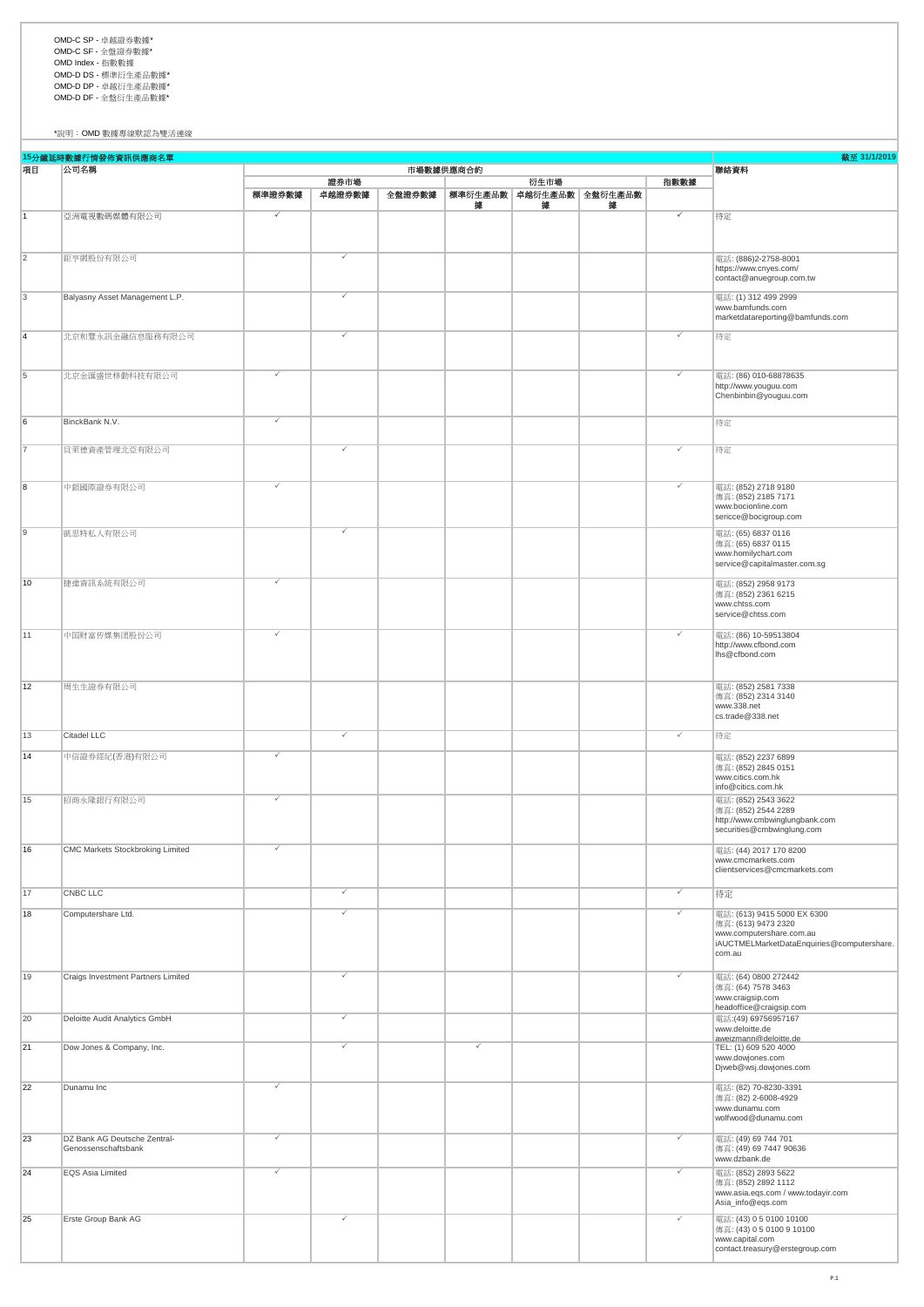| 15分鐘延時數據行情發佈資訊供應商名單 |                                       |              |                |        |           |                                      |   | 截至 31/1/2019 |                                                                                                     |
|---------------------|---------------------------------------|--------------|----------------|--------|-----------|--------------------------------------|---|--------------|-----------------------------------------------------------------------------------------------------|
| 項目                  | 公司名稱                                  |              |                |        | 市場數據供應商合約 |                                      |   |              | 聯絡資料                                                                                                |
|                     |                                       | 標準證券數據       | 證券市場<br>卓越證券數據 | 全盤證券數據 | 據         | 衍生市場<br>標準衍生產品數 卓越衍生產品數 全盤衍生產品數<br>據 | 據 | 指數數據         |                                                                                                     |
| 26                  | 安信証券股份有限公司                            | $\checkmark$ |                |        |           |                                      |   | ✓            | 電話: (86) 0755 8255 8350<br>傳真: (86) 0755 8255 8005<br>www.essence.com.cn<br>wujm@essence.com.cn     |
| 27                  | E*Trade Financial Corporation         |              |                |        |           |                                      |   |              | 電話(1) 646 521 4410<br>傳真: (1) 646 521 4428                                                          |
| 28                  | Eurolandcom AB                        | ✓            |                |        |           |                                      |   | ✓            | www.etrade.com<br>電話: (46) 31-105600<br>傳真: (46) 31-105601<br>www.euroland.com<br>info@euroland.com |
| 29                  | Factiva, Inc.                         |              |                |        |           |                                      |   |              | www.dowjones.com                                                                                    |
| 30                  | FIGS INC PTE. LTD.                    |              |                |        |           |                                      |   |              | www.figsinc.com<br>admin@figsinc.com                                                                |
| 31                  | Finex Solutions Pte Ltd               | ✓            |                |        |           |                                      |   | ✓            | 電話:(65) 6491 1456                                                                                   |
| 32                  | Formax International Market Limited   | ✓            |                |        |           |                                      |   | ✓            | 傳真: (65) 6423 9522<br>待定                                                                            |
| 33                  | 財富證券有限責任公司                            | ✓            |                |        |           |                                      |   |              | 電話: (86) 400-88-35316<br>傳真: (86) 731 8256 0246<br>WWW.CFZQ.COM                                     |
| 34                  | FTSE International Ltd                |              | $\checkmark$   |        |           |                                      |   | ✓            | 待定                                                                                                  |
| 35                  | Fusion Media Ltd.                     |              | $\checkmark$   |        |           |                                      |   |              | 待定                                                                                                  |
| 36                  | Global Shares Ireland Limited         |              | $\checkmark$   |        |           |                                      |   |              | 電話: (852) 6221 9156<br>Globalshares.com<br>Sales@globalshares.com                                   |
| 37                  | Google, Inc.                          |              |                |        |           |                                      |   | ✓            | 電話: (1) 650 253 0000<br>傳真: (1) 650 253 0001<br>http://www.google.com/intl/en/contact/              |
| 38                  | 國泰君安證券(香港)有限公司                        | ✓            |                |        |           |                                      |   |              | 電話: (852) 2509 7524<br>傳真: (852) 2509 7787<br>www.gtja.com.hk<br>customer.service@gtjas.com.hk      |
| 39                  | 杭州中焯資訊技術股份有限公司                        |              |                |        |           |                                      |   |              | 待定                                                                                                  |
| 40                  | Hanwha Investment & Securities Co Ltd |              |                |        |           |                                      |   |              | 電話: (82) 2 3772 7185<br>https://hanwhawm.com<br>noblerain72@hanwha.com                              |
| 41                  | 河馬掃科研有限公司                             |              |                |        |           |                                      |   |              | cs@hemasao.com<br>www.hemasao.com                                                                   |
| 42                  | 和訊資訊科技有限公司                            |              |                |        |           |                                      |   | ✓            | 電話: (86)10 8565 7471<br>傳真: (86)10 8565 0844<br>www.hexun.com<br>tonxing@staff.hexun.com            |
| 43                  | 信報財經新聞有限公司                            |              |                |        | ✓         |                                      |   |              | 電話: (852) 2856 7567<br>傳真: (852) 2856 7691<br>www.ejfq.com<br>enquiry@ejfq.com                      |
| 44                  | 香港頭條日報出版有限公司                          |              |                |        |           |                                      |   |              | 待定                                                                                                  |
| 45                  | 廣州紅信君資訊技術有限公司                         | ✓            |                |        |           |                                      |   | ✓            | 電話: (86)20 2812 9199<br>傳真: (86)20 2812 9198<br>www.finansir.net<br>finansir@finansir.net           |
| 46                  | H.S.Securities Co Ltd.                | ✓            |                |        |           |                                      |   | ✓            | 電話: (813) 4560 0300<br>www.hs-sec.co.jp/index.htm<br>hkinfo@cd.inbox.ne.jp                          |
| 47                  | 華寶證券有限責任公司                            | ✓            |                |        |           |                                      |   |              | 電話: (86) 400 820 9898<br>www.cnhbstock.com<br>hbzq@cnhbstock.com                                    |
| 48                  | 中國工商銀行股份有限公司                          |              | $\checkmark$   |        |           |                                      |   | ✓            | 電話: (86) 10 6610 8608<br>傅真: (86) 10 6610 6139<br>www.icbc-ltd.com<br>ir@icbc.com.cn                |
| 49                  | 中國工商銀行(澳門)股份有限公司                      |              | $\checkmark$   |        |           |                                      |   |              | 待定                                                                                                  |
| 50                  | <b>Inversis Bank</b>                  |              | $\checkmark$   |        |           |                                      |   | ✓            | 電話: (34) 902-255 256<br>www.inversis.com<br>contactenos@inversis.com                                |
| 51                  | Investis Ltd.                         |              | $\checkmark$   |        |           |                                      |   | ✓            | 電話: (44) 207 038 9000<br>傳真: (44) 207 038 9001<br>www.investis.com<br>enquiries@investis.com        |
| 52                  | Invstr Limited                        |              | $\checkmark$   |        |           |                                      |   | ✓            | 電話: (44) 203 053 1560<br>傳真: (44) 203 053 1574<br>www.invstr.com<br>info@invstr.com                 |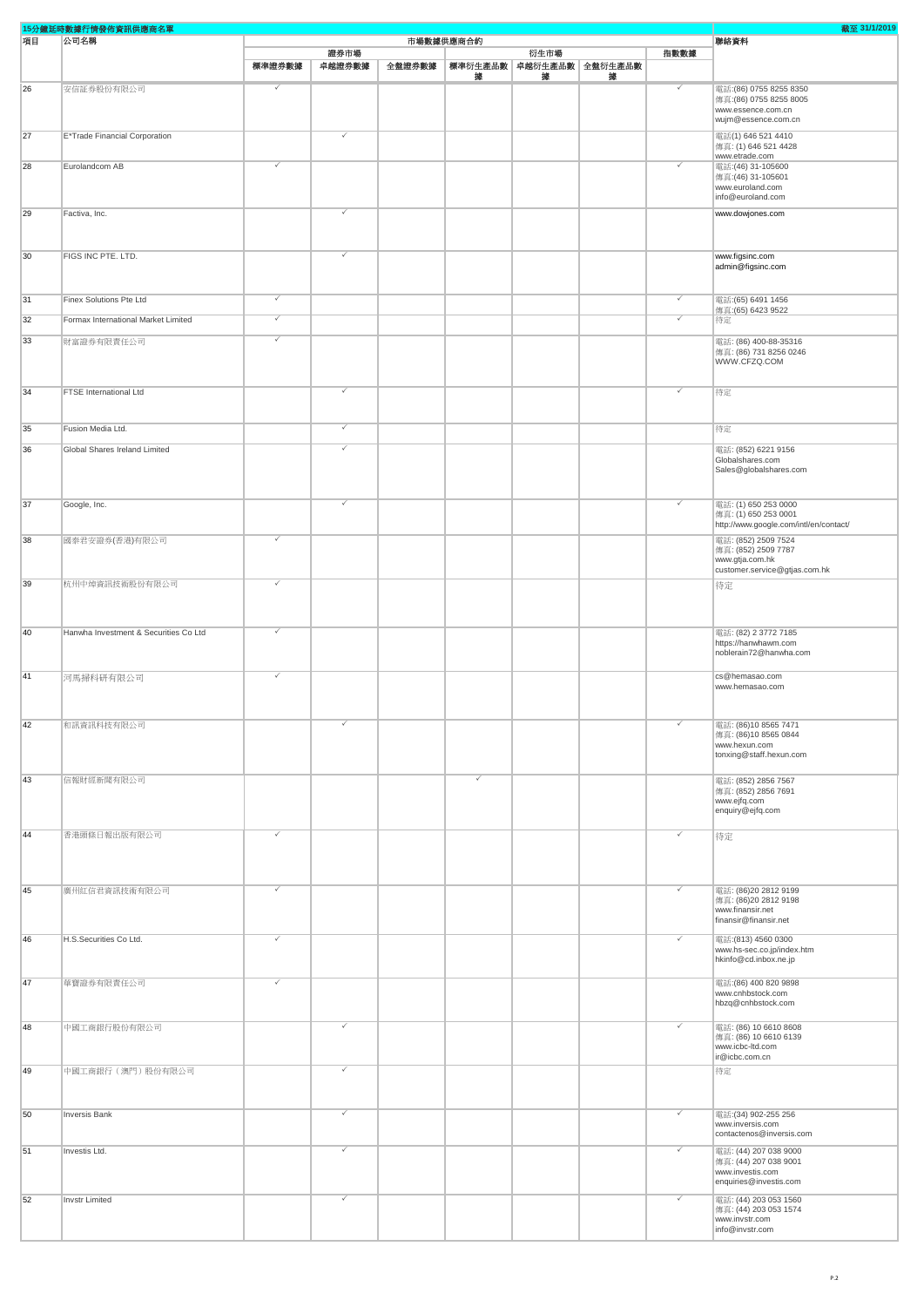|    | 15分鐘延時數據行情發佈資訊供應商名單                             |        |              |        |           |      |                         |      | 截至 31/1/2019                                                   |
|----|-------------------------------------------------|--------|--------------|--------|-----------|------|-------------------------|------|----------------------------------------------------------------|
| 項目 | 公司名稱                                            |        |              |        | 市場數據供應商合約 |      |                         |      | 聯絡資料                                                           |
|    |                                                 |        | 證券市場         |        |           | 衍生市場 |                         | 指數數據 |                                                                |
|    |                                                 | 標準證券數據 | 卓越證券數據       | 全盤證券數據 |           |      | 標準衍生產品數 卓越衍生產品數 全盤衍生產品數 |      |                                                                |
| 53 | 亞洲投資專訊有限公司                                      | ✓      |              |        | 撪         | 據    | 據                       | ✓    | 電話: (852) 2831 9792                                            |
|    |                                                 |        |              |        |           |      |                         |      | 傳真: (852) 2838 0996                                            |
|    |                                                 |        |              |        |           |      |                         |      | www.irasia.com                                                 |
|    |                                                 |        |              |        |           |      |                         |      | cs@irasia.com                                                  |
| 54 | Korea Securities Computer Corporation           |        | $\checkmark$ |        |           |      |                         | ✓    | 電話: (82) 2 767 8585                                            |
|    |                                                 |        |              |        |           |      |                         |      | 傳真: (82) 2 767 8666                                            |
|    |                                                 |        |              |        |           |      |                         |      | http://english.koscom.co.kr<br>globaldata@koscom.co.kr         |
| 55 | MarketSmith Incorporated                        |        |              |        |           |      |                         |      | 電話: (1) 310 448 6835                                           |
|    |                                                 |        |              |        |           |      |                         |      | http://www.marketsmith.com                                     |
|    |                                                 |        | $\checkmark$ |        |           |      |                         |      | feedbackhk@marketsmith.com                                     |
| 56 | MarketWatch, Inc.                               |        |              |        |           |      |                         |      | www.dowjones.com                                               |
|    |                                                 |        |              |        |           |      |                         |      |                                                                |
| 57 | Markit Group Limited                            | ✓      |              |        |           |      |                         | ⊽    | 電話: (44) 20 7260 2000                                          |
|    |                                                 |        |              |        |           |      |                         |      | 傳真: (44) 20 7260 2001                                          |
| 58 | Macquarie Group Services Australia Pty Limited  |        | $\checkmark$ |        |           |      |                         |      | 待定                                                             |
|    |                                                 |        |              |        |           |      |                         |      |                                                                |
| 59 | 新城廣播有限公司                                        | ✓      |              |        |           |      |                         | ✓    | 電話: (852) 3698 8000                                            |
|    |                                                 |        |              |        |           |      |                         |      | 傳真: (852) 3698 8020                                            |
|    |                                                 |        |              |        |           |      |                         |      | www.metroradio.com.hk<br>cs@metroradio.com.hk                  |
| 60 | Microsoft Corporation                           | ₽      | $\checkmark$ |        |           |      |                         | ✓    | 電話: (1) 425 882 8080                                           |
|    |                                                 |        |              |        |           |      |                         |      | 傳真: (1) 425 936 7329                                           |
|    |                                                 |        |              |        |           |      |                         |      | http://www.microsoft.com                                       |
|    |                                                 |        |              |        |           |      |                         |      |                                                                |
| 61 | 明報網站有限公司                                        | ✓      |              |        |           |      |                         | ✓    | 電話: (852) 2595 3111                                            |
|    |                                                 |        |              |        |           |      |                         |      | 傳真: (852) 2505 5131<br>www.mingpao.com                         |
|    |                                                 |        |              |        |           |      |                         |      | kklam@mingpao.com                                              |
| 62 | Minkabu The Infonoid, Inc.                      |        |              |        |           |      |                         | ✓    | 電話: (81) 3 6867 1532                                           |
|    |                                                 |        |              |        |           |      |                         |      | 傳真: (81) 3 6867 1538<br>http://www.minkabu.co.jp/              |
|    |                                                 |        |              |        |           |      |                         |      | http://www.minkabu.co.jp/contact/contact.html                  |
|    |                                                 |        |              |        |           |      |                         |      |                                                                |
| 63 | 三竹資訊股份有限公司                                      |        |              |        |           |      |                         |      | 電話: (886) 2 2563 9999 (1330)<br>傳真: (886) 2 2567 1968          |
|    |                                                 |        |              |        |           |      |                         |      | www.mitake.com.tw                                              |
|    |                                                 |        |              |        |           |      |                         |      | service@mitake.com.tw                                          |
|    |                                                 |        |              |        |           |      |                         |      |                                                                |
| 64 | Mizuho Securities Co., Ltd.                     |        |              |        |           |      |                         |      | 電話: (81) 3 5203 8128                                           |
|    |                                                 |        |              |        |           |      |                         |      | 傳真: (81) 3 5203 0836<br>www.mizuho-sc.com/ap/market/index.html |
|    |                                                 |        |              |        |           |      |                         |      | net_all@mizuho-sc.com                                          |
| 65 | 寶盛證券(香港)有限公司                                    |        | $\checkmark$ |        |           |      |                         | ✓    | 電話: (852) 2255 8888                                            |
|    |                                                 |        |              |        |           |      |                         |      | www.boom.com                                                   |
|    |                                                 |        |              |        |           |      |                         |      | service@boomhq.com                                             |
|    |                                                 |        |              |        |           |      |                         |      |                                                                |
| 66 | MSCI Inc                                        |        | $\checkmark$ |        |           |      |                         | ✓    | www.msci.com                                                   |
|    |                                                 |        |              |        |           |      |                         |      |                                                                |
|    |                                                 |        |              |        |           |      |                         |      |                                                                |
|    |                                                 |        |              |        |           |      |                         |      |                                                                |
| 67 | NASDAQ OMX Group, Inc.                          |        |              |        |           |      |                         |      | 電話: (1) 301-928 8288<br>傳真: (1) 301-978 8430                   |
|    |                                                 |        |              |        |           |      |                         |      | indexes.nasdaqomx.com                                          |
| 68 | National Australia Bank Limited                 |        | ✓            |        |           |      |                         |      | indexes@nasdagomx.com<br>電話: (61) 3 8872 2316                  |
|    |                                                 |        |              |        |           |      |                         |      | www.nabtrade.com.au                                            |
|    |                                                 |        |              |        |           |      |                         |      | enquiries@nabtrade.com.au                                      |
| 69 | 網易傳媒科技(北京)有限公司                                  | ✓      |              |        |           |      |                         |      | 電話: (86) 020-8510 5385                                         |
|    |                                                 |        |              |        |           |      |                         |      | 傳真: (86) 020-8554 7130                                         |
|    |                                                 |        |              |        |           |      |                         |      | http://www.163.com<br>money@service.netease.com                |
|    |                                                 |        |              |        |           |      |                         |      |                                                                |
| 70 | OneMarketData LLC                               |        |              |        |           |      |                         |      | 電話: (201) 710 5977                                             |
|    |                                                 |        |              |        |           |      |                         |      | www.onetick.com<br>cloud@onetick.com                           |
|    |                                                 |        |              |        |           |      |                         |      |                                                                |
| 71 |                                                 | ✓      |              |        |           |      |                         |      |                                                                |
|    | Patersons Securities limited                    |        |              |        |           |      |                         |      | 電話: (61) 8 9263 1111<br>www.psl.com.au                         |
|    |                                                 |        |              |        |           |      |                         |      | psl@psl.com.au                                                 |
| 72 | 資訊通亞洲有限公司                                       |        |              |        |           |      |                         | ✓    | 電話: (852) 2512 1181                                            |
|    |                                                 |        |              |        |           |      |                         |      | 傅真: (852) 2571 3068<br>www.pcn.com.hk                          |
|    |                                                 |        |              |        |           |      |                         |      | sales@pcn.com.hk                                               |
| 73 | Pershing LLC                                    |        |              |        |           |      |                         | ✓    | 電話: (1) 888-878 3142                                           |
|    |                                                 |        |              |        |           |      |                         |      | 傳真: (1) 201-422 0059                                           |
|    |                                                 |        |              |        |           |      |                         |      | www.pershing.com<br>marketing@pershing.com                     |
| 74 |                                                 |        |              |        |           |      |                         | ✓    |                                                                |
|    | 鳳凰衞視有限公司                                        |        |              |        |           |      |                         |      | 電話: (852) 2621 9888<br>傳真: (852) 2621 9713                     |
|    |                                                 |        |              |        |           |      |                         |      | www.ifeng.com                                                  |
|    |                                                 |        |              |        |           |      |                         |      | ceciliang@phoenixtv.com                                        |
| 75 | 乾坤燭有限公司                                         | ✓      |              |        |           |      |                         | ✓    | 電話: (852) 2866 8630                                            |
|    |                                                 |        |              |        |           |      |                         |      | 傳真: (852) 2866 8650<br>www.prosticks.com                       |
|    |                                                 |        |              |        |           |      |                         |      | info@prosticks.com                                             |
| 76 | Quotemedia, Inc                                 |        |              |        |           |      |                         | ✓    | 電話: (1) 480 905 7311                                           |
|    |                                                 |        |              |        |           |      |                         |      | 傳真: (1) 480 905 7207                                           |
|    |                                                 |        |              |        |           |      |                         |      | www.quotemedia.com<br>billing@quotemedia.com                   |
|    |                                                 | ✓      |              |        |           |      |                         | ✓    |                                                                |
| 77 | Rasyonet Bilgisayar Yazilim Ve Danismanlik A.S. |        |              |        |           |      |                         |      | 電話: (9) 0212-2854985<br>www.rasyonet.com                       |
|    |                                                 |        |              |        |           |      |                         |      | info@rasyonet.com                                              |
|    |                                                 |        |              |        |           |      |                         |      |                                                                |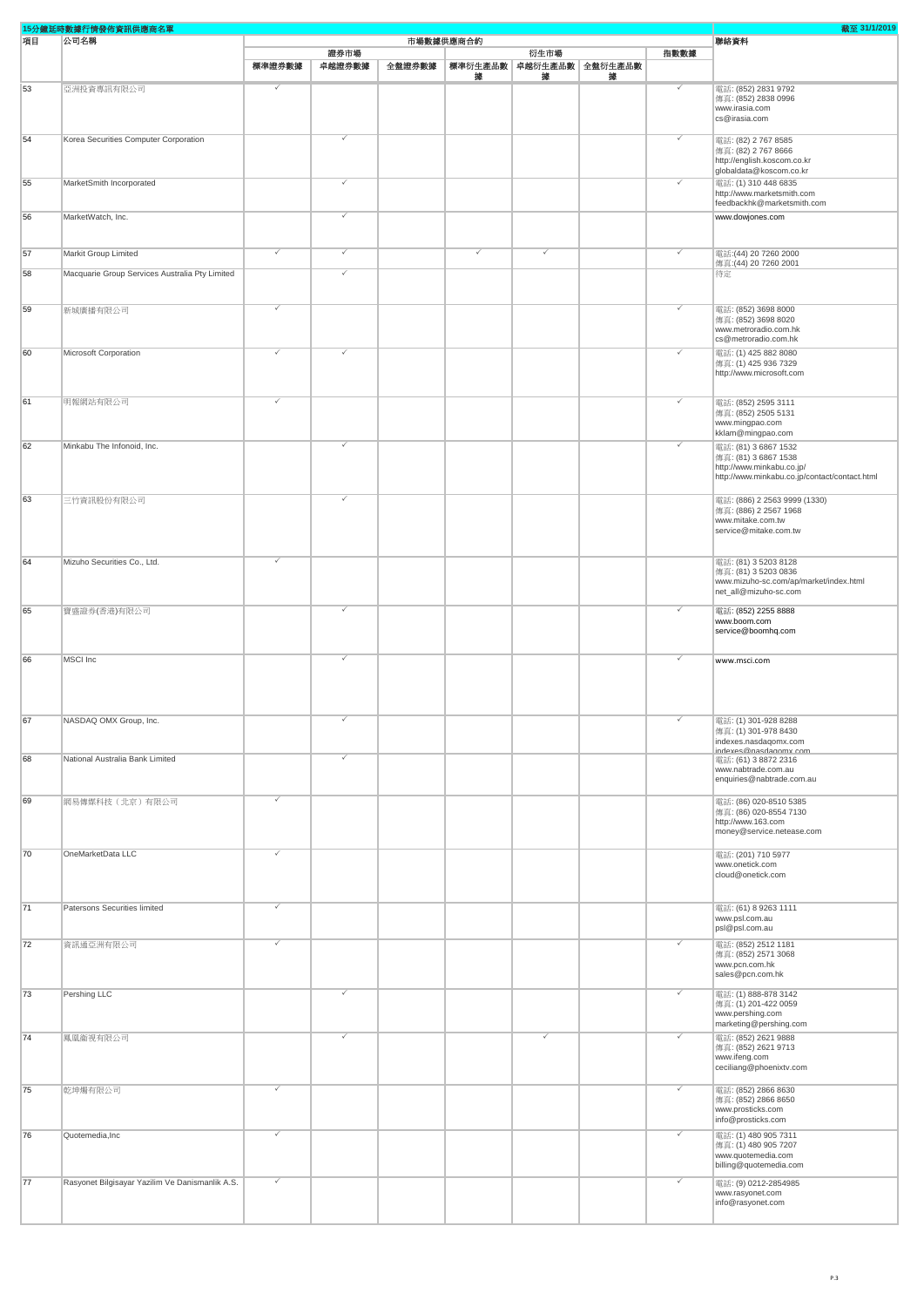| 15分鐘延時數據行情發佈資訊供應商名單 |                                    |        |              |        |           |                              |   |      | 截至 31/1/2019                                           |
|---------------------|------------------------------------|--------|--------------|--------|-----------|------------------------------|---|------|--------------------------------------------------------|
| 項目                  | 公司名稱                               |        |              |        | 市場數據供應商合約 |                              |   |      | 聯絡資料                                                   |
|                     |                                    |        | 證券市場         |        |           | 衍生市場                         |   | 指數數據 |                                                        |
|                     |                                    | 標準證券數據 | 卓越證券數據       | 全盤證券數據 | 據         | 標準衍生產品數 卓越衍生產品數 全盤衍生產品數<br>據 | 據 |      |                                                        |
| 78                  | RBC Investor Services Bank S.A.    |        |              |        |           |                              |   |      | 電話: (352) 2605 2243                                    |
|                     |                                    |        |              |        |           |                              |   |      | rbcits.com                                             |
|                     |                                    |        |              |        |           |                              |   |      | rbcitsmarketdata.lu@rbc.com                            |
|                     |                                    |        |              |        |           |                              |   |      |                                                        |
| 79                  | <b>RBC Investor Services Trust</b> |        |              |        |           |                              |   |      | 電話: (352) 2605 2243                                    |
|                     |                                    |        |              |        |           |                              |   |      | rbcits.com<br>rbcitsmarketdata.lu@rbc.com              |
|                     |                                    |        |              |        |           |                              |   |      |                                                        |
| 80                  | RiskMetrics Group, Inc.            |        |              |        |           |                              |   | ✓    | 電話: (65) 6738 9594                                     |
|                     |                                    |        |              |        |           |                              |   |      | 傳真: (65) 6735 5259                                     |
|                     |                                    |        |              |        |           |                              |   |      | www.riskmetrics.com                                    |
|                     |                                    |        |              |        |           |                              |   |      | asia@riskmetrics.com                                   |
| 81                  | Samsung Securities Co., Ltd        | ✓      |              |        |           |                              |   |      | 電話: (82) 2 2040 4743                                   |
|                     |                                    |        |              |        |           |                              |   |      | 傳真: (82) 2 2075 1632<br>www.samsungpop.com             |
|                     |                                    |        |              |        |           |                              |   |      | shinhee.han@samsung.com                                |
| 82                  | SBI Searchina Co., Ltd.            |        |              |        |           |                              |   | ✓    | 電話: (81)3 6229 0731                                    |
|                     |                                    |        |              |        |           |                              |   |      | 傳真: (81)3 3582 8077                                    |
|                     |                                    |        |              |        |           |                              |   |      | www.searchina.ne.jp/company<br>asp0506@searchina.ne.jp |
|                     |                                    |        |              |        |           |                              |   |      |                                                        |
| 83                  | 上海阿牛信息科技有限公司                       | J      |              |        |           |                              |   | ✓    | 電話: (86) 021 6596 3809<br>www.wallstreetcn.com         |
|                     |                                    |        |              |        |           |                              |   |      | contact@wallstreetcn.com                               |
|                     |                                    |        |              |        |           |                              |   |      |                                                        |
| 84                  | 上海美市科技有限公司                         |        |              |        |           |                              |   | ✓    | 電話: (86) 40 0633 4446                                  |
|                     |                                    |        |              |        |           |                              |   |      | www.meix.com                                           |
|                     |                                    |        |              |        |           |                              |   |      | dufj@meix.com                                          |
|                     |                                    |        |              |        |           |                              |   |      |                                                        |
| 85                  | 上海朝陽永續資訊技術股份有限公司                   |        |              |        |           |                              |   |      | 待定                                                     |
|                     |                                    |        |              |        |           |                              |   |      |                                                        |
|                     |                                    |        |              |        |           |                              |   |      |                                                        |
| 86                  | ShareInvestor Pte. Ltd             |        |              |        |           |                              |   | ✓    |                                                        |
|                     |                                    |        |              |        |           |                              |   |      | 電話: (65) 6319 6319<br>傳真: (65) 6517 8790               |
|                     |                                    |        |              |        |           |                              |   |      | www.shareinvestor.com                                  |
|                     |                                    |        |              |        |           |                              |   |      | accounts@shareinvestor.com                             |
| 87                  | 深圳市融聚汇信息科技有限公司                     | ✓      |              |        |           |                              |   | ✓    | 電話: (86) 186 8878 6966                                 |
|                     |                                    |        |              |        |           |                              |   |      | http://www.szfiu.com                                   |
|                     |                                    |        |              |        |           |                              |   |      | shirley@szfiu.com                                      |
|                     |                                    |        |              |        |           |                              |   |      |                                                        |
| 88                  | 深圳市蛟龍出海科技有限公司                      |        | ✓            |        |           |                              |   |      | 電話: (86) 0755 86383668                                 |
|                     |                                    |        |              |        |           |                              |   |      | http://www.jiaolongchuhai.com/                         |
|                     |                                    |        |              |        |           |                              |   |      | jlch@jiaolongchuhai.com                                |
| 89                  | 金慧盈通資料服務有限公司                       |        |              |        |           |                              |   | ✓    | 電話: (86) 755 400 888 1696                              |
|                     |                                    |        |              |        |           |                              |   |      | 傳真: (86) 755 8295 5853                                 |
|                     |                                    |        |              |        |           |                              |   |      | www.e696.com                                           |
|                     |                                    |        |              |        |           |                              |   |      | hup@szkingdom.com                                      |
| 90                  | 深圳證券時報社有限公司                        |        |              |        |           |                              |   |      | 待定                                                     |
|                     |                                    |        |              |        |           |                              |   |      |                                                        |
|                     |                                    |        |              |        |           |                              |   |      |                                                        |
| 91                  | 深圳市燒麥財播科技有限公司                      | ✓      |              |        |           |                              |   | ✓    | 電話: (86) 4008 308 020                                  |
|                     |                                    |        |              |        |           |                              |   |      | http://www.shaomaicaibo.com/                           |
|                     |                                    |        |              |        |           |                              |   |      | cs@shaomaicaibo.com                                    |
|                     |                                    |        |              |        |           |                              |   |      |                                                        |
| 92                  | 深圳市思迪資訊技術股份有限公司                    |        |              |        |           |                              |   |      | 電話:0755-86036635                                       |
|                     |                                    |        |              |        |           |                              |   |      | www.thinkive.com<br>service@thinkive.com               |
|                     |                                    |        |              |        |           |                              |   |      |                                                        |
|                     |                                    |        | $\checkmark$ |        |           | ✓                            |   |      |                                                        |
| 93                  | Singapore Exchange Limited         |        |              |        |           |                              |   |      | 待定                                                     |
|                     |                                    |        |              |        |           |                              |   |      |                                                        |
|                     |                                    |        |              |        |           |                              |   |      |                                                        |
| 94                  | SOLVIANS IT-Solutions GmbH         |        |              |        |           |                              |   |      | 待定                                                     |
|                     |                                    |        |              |        |           |                              |   |      |                                                        |
|                     |                                    |        |              |        |           |                              |   |      |                                                        |
|                     |                                    |        |              |        |           |                              |   |      |                                                        |
| 95                  | StatPro Canada Inc.                | ✓      |              |        |           |                              |   |      | 電話: (1) 514 764 1798<br>傳真: (1) 514 842 8809           |
|                     |                                    |        |              |        |           |                              |   |      | www.statpro.com                                        |
|                     |                                    |        |              |        |           |                              |   |      | info@statpro.com                                       |
| 96                  | <b>STOXX Limited</b>               |        |              |        |           |                              |   |      | 電話: (41) 58 399 5900                                   |
|                     |                                    |        |              |        |           |                              |   |      | 傳真: (41) 58 499 5900<br>www.stoxx.com                  |
|                     |                                    |        |              |        |           |                              |   |      | stoxx@stoxx.com                                        |
|                     |                                    |        |              |        |           |                              |   | ✓    |                                                        |
| 97                  | 瀛宇(亞洲)有限公司                         |        |              |        |           |                              |   |      | 電話: (852) 3746 9890<br>www.terranovatelecom.com        |
|                     |                                    |        |              |        |           |                              |   |      | carrie@terranovatelecom.com                            |
|                     |                                    |        |              |        |           |                              |   |      |                                                        |
| 98                  | ThaiQuest Limited                  |        |              |        |           |                              | ✓ |      | 電話: (66) 2 651 4747 ext 777                            |
|                     |                                    |        |              |        |           |                              |   |      | www.thaiquest.com                                      |
|                     |                                    |        |              |        |           |                              |   |      | helpdesk@thaiquest.com                                 |
|                     |                                    |        |              |        |           |                              |   |      |                                                        |
| 99                  | The Financial Times Ltd.           |        |              |        |           |                              |   |      | 電話: (44) 0 207 8733721                                 |
|                     |                                    |        |              |        |           |                              |   |      | www.ft.com<br>diare.dalmon@ft.com                      |
|                     |                                    |        |              |        |           |                              |   |      |                                                        |
|                     |                                    |        |              |        |           |                              |   |      |                                                        |
| 100                 | 香港上海滙豐銀行有限公司                       |        |              |        |           |                              |   |      | 電話: (852) 2822 1111<br>www.hsbc.com.hk                 |
|                     |                                    |        |              |        |           |                              |   |      |                                                        |
| 101                 | <b>Ticker Asia Limited</b>         |        |              |        |           |                              |   | ✓    | 電話: (852) 2603 6512                                    |
|                     |                                    |        |              |        |           |                              |   |      | 傳真: (852) 2603 7638                                    |
|                     |                                    |        |              |        |           |                              |   |      | www.ticker.com.hk                                      |
|                     |                                    |        |              |        |           |                              |   |      | support@ticker.com.hk                                  |
| 102                 | Tokai Tokyo Securities Co., Ltd    |        |              |        |           |                              |   |      | 待定                                                     |
|                     |                                    |        |              |        |           |                              |   |      |                                                        |